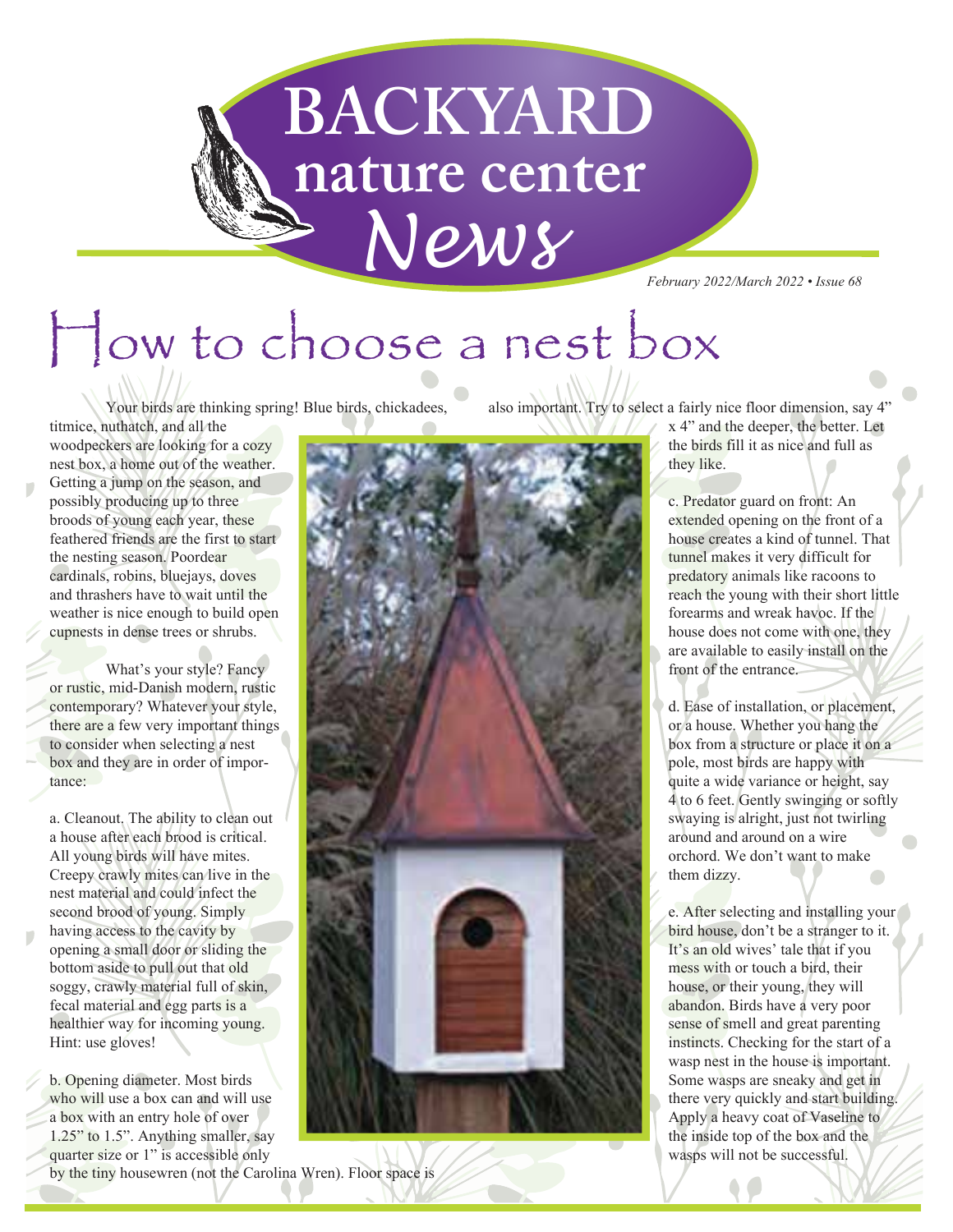

#### Male Purple Martin

### Can I Attract Purple Martins?

 John James Audubon once remarked as he traveled that "almost every country tavern has a martin box on the upper part of its signboard; and I have observed the handsomer the box, the better does the inn generally prove to be." Before Audubon and the advent of the country tavern, Native Americans were also known to entice Purple Martins. They used hollowed-out gourds and hung them high in their villages. Because of this long associa-

tion with man, martins on the east coast now only nest in man made structures.

 So why have these birds been so sought after for so many years? Well, first off, they are wonderful to watch. Since they are members of the swallow family, their flight is both graceful and exciting. They nest in colonies which means we get to observe their fasci- nating social behavior. Oh… and they also eat tons of bugs!

 Can you become a martin landlord? Well, let's take a minute and think this one through. Since martins are swallows they feed on the wing. This means they must have unobstructed air space for foraging. Do you live in a place with some open land? If you have water nearby that is a plus as well. If you think you have the right habitat (and come in and talk to us about your yard, we can help you decide) then you can pick a house. Typical martin houses will have between 8 and 24 compartments. The houses need to have adequate ventila- tion and they need to be easy to clean. For most birds, we would not recom- mend metal bird houses, but for Purple Martins, white aluminum houses are super. They are lightweight, and last for

years. Once you have picked a house, you will need to pick a spot in your yard.

 The martins seem to like their homes placed at least 40 feet from any buildings or trees and they like them about 15 feet in the air. (Telescoping poles really help with this.) We have found that houses placed close to humans do better than those placed farther away.

 Get the houses up now. The first scouts will start returning from their winter in South America soon. The migration starts as early as late January in Florida and the birds move north even up to Canada and arrive there by April. The birds who nested the year before in a house seek that same house again. The yearlings (those hatched the year before) are the ones seeking new homes. They are usually four to six weeks behind their elders. Attracting martins takes a bit of effort and the colonies start off slowly with one or two pairs of birds nesting. But if your habitat proves to be martin friendly, your patience will be rewarded! And your summers will be blessed with these beautiful birds.



## found again."

Great words of wisdom from my favorite PBS series, All Creatures Great & Small.



Mary Lake Thompson Towel Sets & Singles make the best little gift for any occasion! Beautiful designs, and finest quality fabric. Keep a couple on hand for when you need a thoughtful last-minute gift!

> They're back! Beautiful and each one individually designed by nature. Granite Boulder Baths are here. These baths are guaranteed not to crack in winter and just get better with age.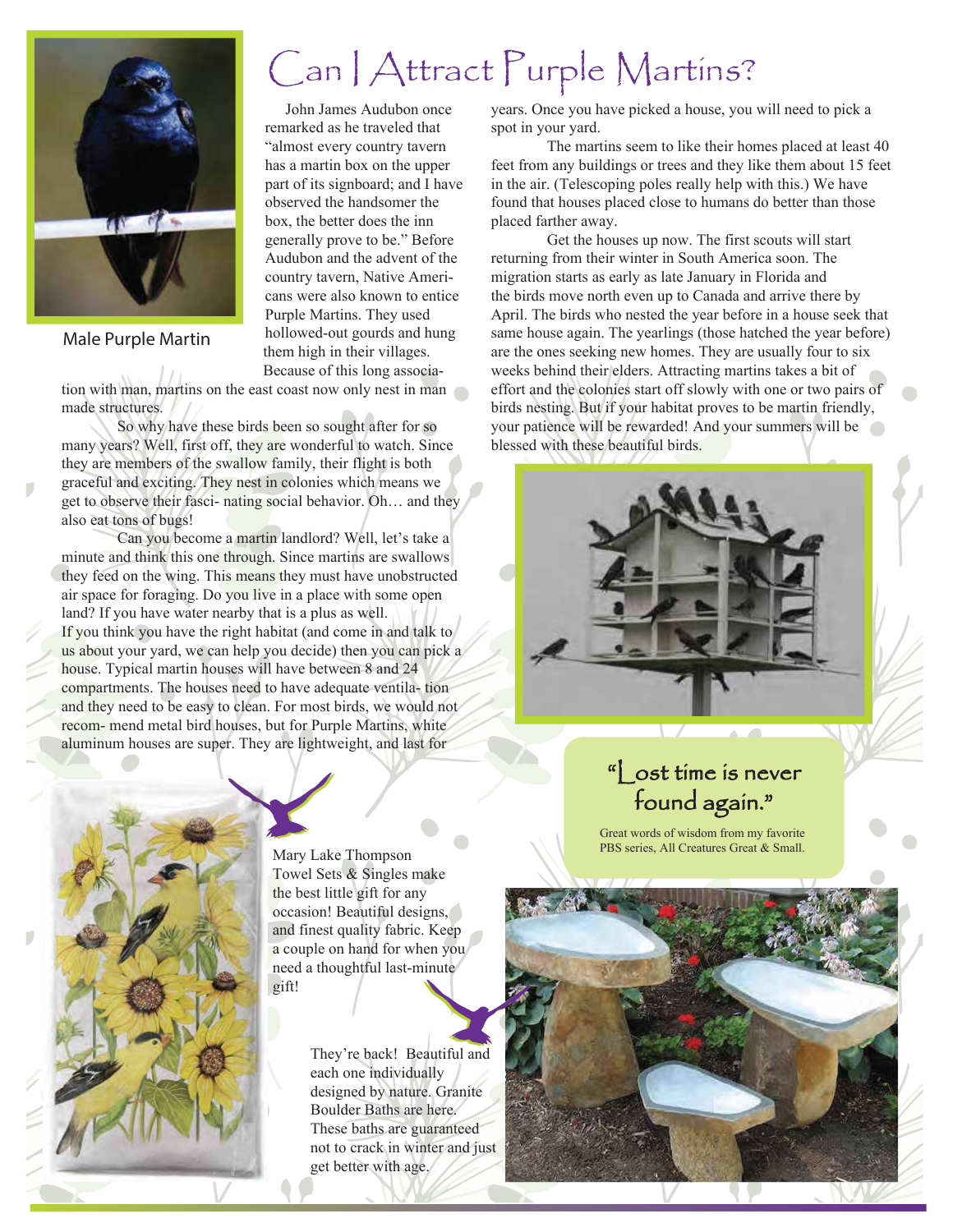# Introducing the Spruce Creek Collection

We love recycled, composite feeders! Inspired by Colorado's pristine mountain wilderness, bird & squirrel feeders and bird houses. There is a 6-mile trail lush with spruce and pine, dotted by wildflowers and long-abandoned mining cabins, standing as relics of the Colorado gold-rush glory days. The Spruce Creek Trail, a favorite among birdwatchers has become the inspiration behind this new collection of durable, handsome feeders, made in the USA, that will last and last in your yard.



Spruce Creek Bluebird Nest Box

D

D

Spruce Creek Hanging Platform feeder